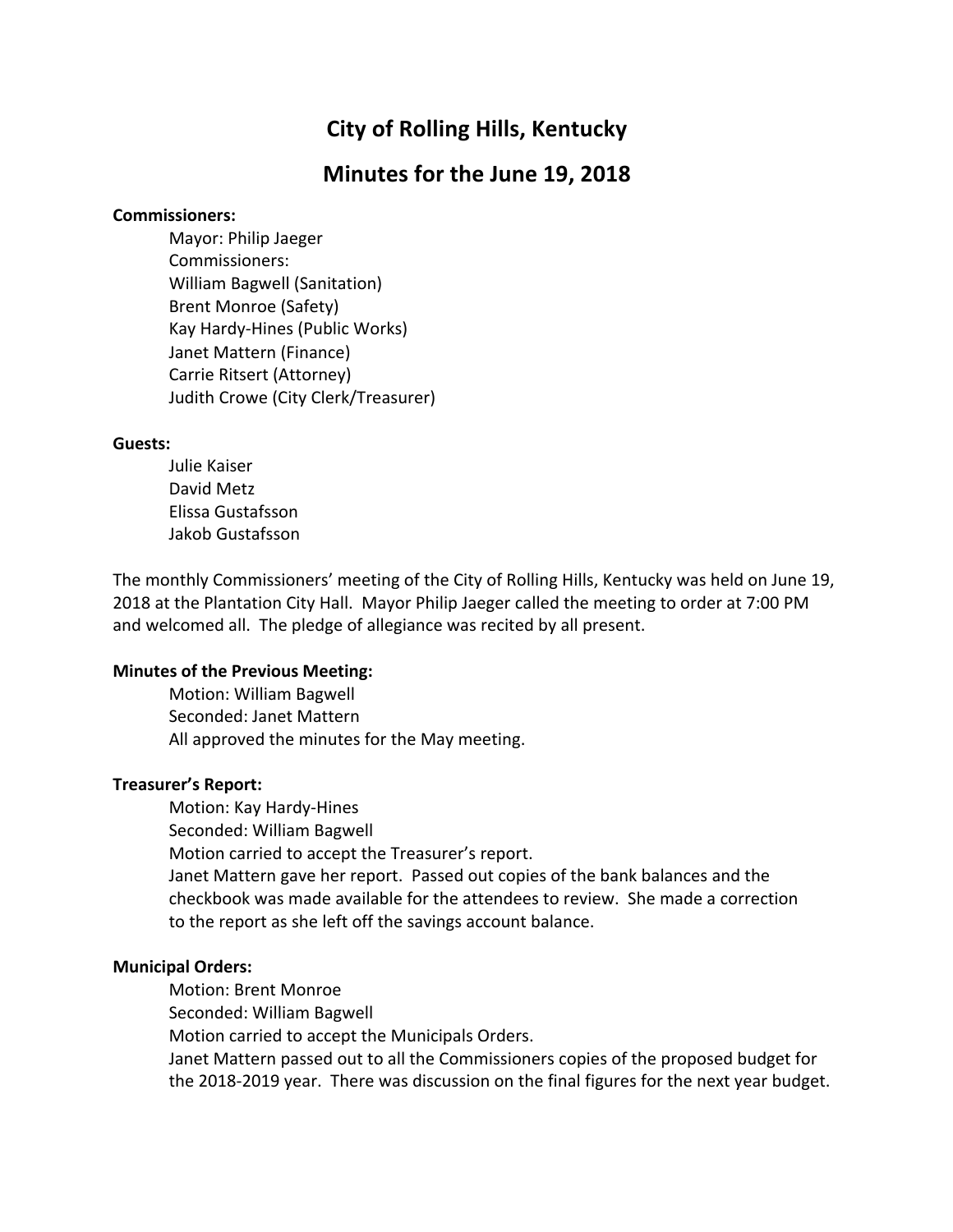#### **Attorney:**

Carrie Ritsert stated that she would file liens on the property owners who have not paid their taxes and the property owners who have not paid the business license fee.

Tax Rate Ordinance second reading. Motion: Janet Mattern Seconded: Williamn Bagwell All approved the second reading of the new Tax rate of 0.18512 for the 2018-2019 year.

Tax Rate Ordinance Motion: Janet Mattern Brent Monroe: All approved to the new tax rate for the year 2018-2019.

Budget Ordinance second reading. Motion: Kay Hardy-Hines Seconded: Janet Mattern All approved to the second reading of the Budget Ordinance for the 2018-2019 year.

Budget Ordinance Motion: Janet Mattern Seconded: Brent Monroe All approved to the new budget for the year 2018-2019.

Carrier Ritsert suggested that some ordinances may need to be amended. Meeting notice that is on line states that the meetings are on the second Tuesday and not the third, the nuisance ordinance should include broken windows. She stated that the ordinance for the business license may need some clarification, as the city is having an owner protesting the ordinance.

### **Safety:**

Brent Monroe gave his report and passed out the correspondence to explain what is happening in the city. Brent gave George Stewart's report about some of the properties in the cities. See his sheet attached to the minutes.

### **Sanitation:**

William Bagwell gave his report, see attached copy that is with the minutes. He still reminded residents that if you have large items, call him first and give your address and he will notify Rumpke to make sure they pick it up.

### **Public Works:**

Kay Hardy-Hines gave the following report. She stated that she received a letter from Al's Complete Lawn Care that starting July  $1<sup>st</sup>$  he would have to charge sales tax to us because of the law change. We are not subject to that tax.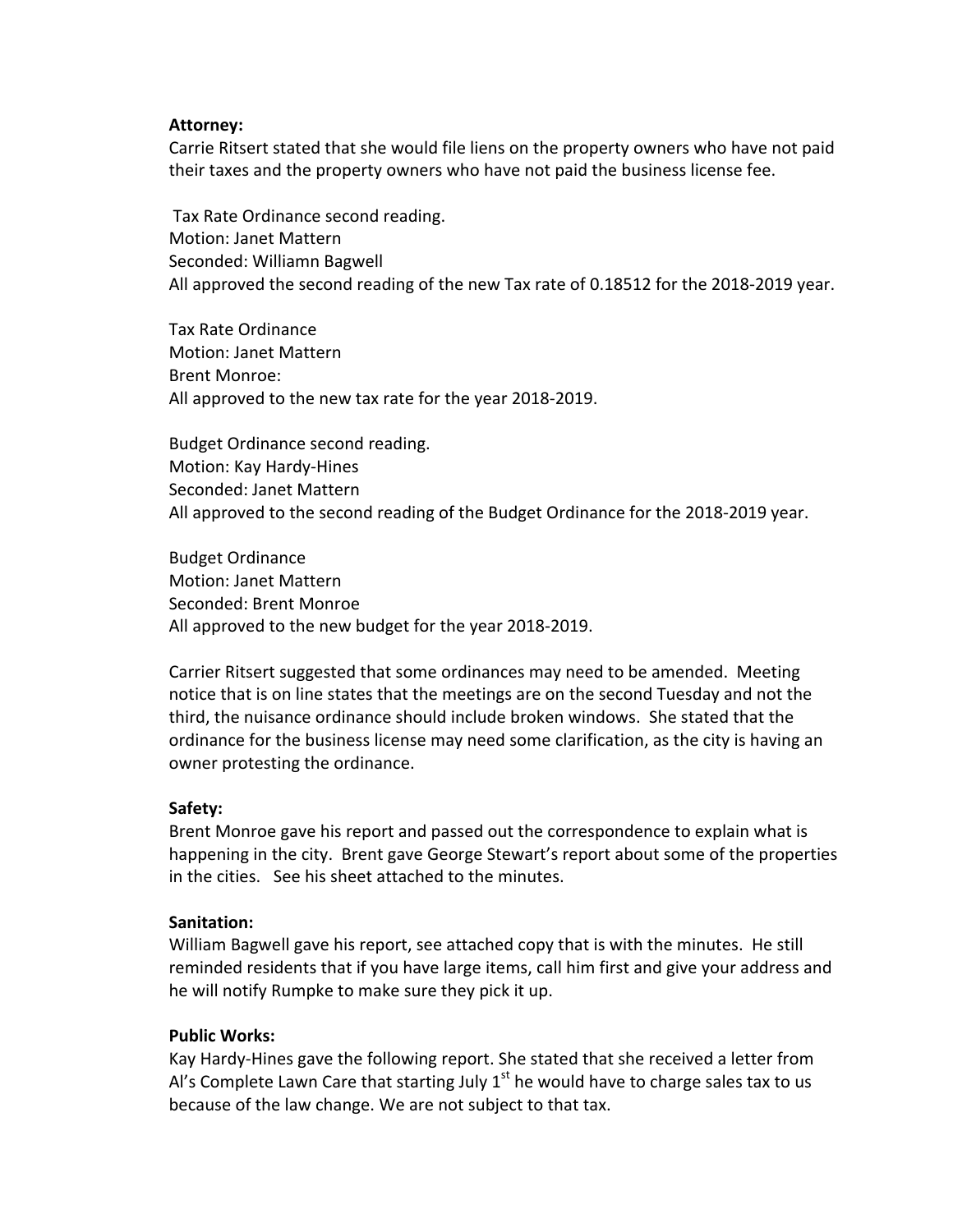The pot holes were repaired on June  $18<sup>th</sup>$  at the cost of \$2700.00

8 speed humps were installed and will be pained yellow. The signs will be installed around June  $25<sup>th</sup>$ .

Double Sealcoating will be done in 3 or 4 phases. They will start in on July 9 and work the whole week to finish the coating with weather permitting.

Three NO LITTERING signs will be installed on Langdon, Aylesbury and Goose Creek. Trees along Aylesbury between the guardrail and the street need to be trimmed. The cost will be \$450.00.

Kay will be mailing out bids for the snow and ice contract.

Janet Mattern made a motion for Kay to spend \$450.00 to trim up the trees and clean brush on Aylesbury.

Kay Hardy-Hines seconded.

All moved to have Kay spend \$450.00 for the trees.

#### **Old Business:**

Damage behind the Dollar Tree ask George to file the claim and send a letter to the trucking company certified. Check and see if George or the Meadow Vale Police have the figures of repairing the area.

The truck entrance on Goose Creel needs to be widened and see if George could talk with the shopping center owners to see if they would help with the costs.

Signs update is that Eagle signs will be in the city to check all the polls to make sure that they are cemented in.

### **New Business:**

Janet Mattern is resigning as Finance Commissioner. She was presented with a gift from the city and was told to issue a letter stating her last day.

David Metz was asked to replace Janet Mattern.

Janet Mattern made a motion to accept David Metz as Finance Commissioner.

Kay Hardy-Hines seconded.

Motion carried to accept David Metz.

Street Parking in Non-Parking area and in excess was discussed. The citation will be made to cover all the parking in the city. Will revised the ordinance that covers the parking. 

Janet Mattern moved to close the meeting. Brent Monroe seconded. All approved to close meeting.

9:15 Janet Mattern moved to open the meeting. William Bagwell seconded. All approved to open meeting.